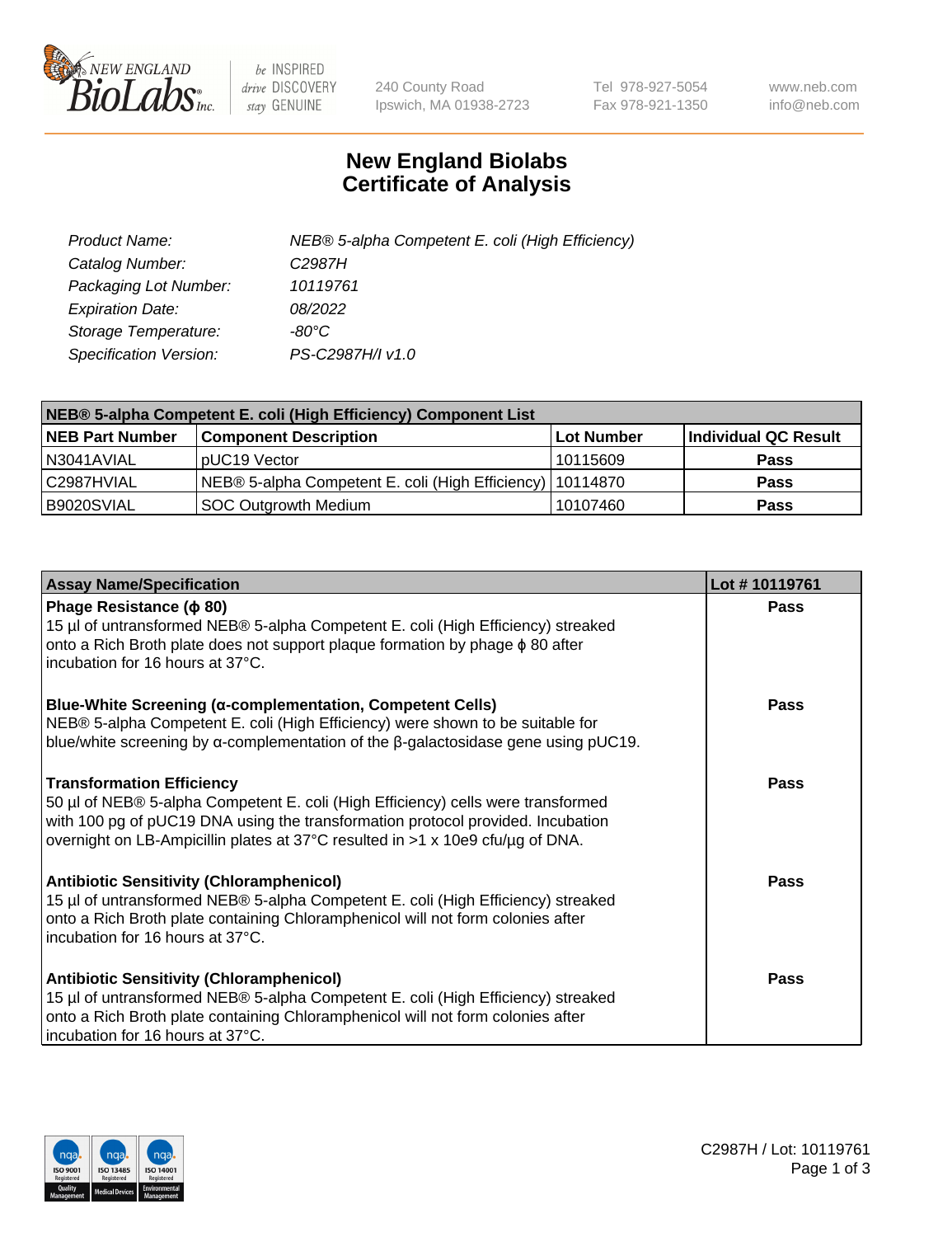

be INSPIRED drive DISCOVERY stay GENUINE

240 County Road Ipswich, MA 01938-2723 Tel 978-927-5054 Fax 978-921-1350

www.neb.com info@neb.com

| <b>Assay Name/Specification</b>                                                                                                                                                                                                                          | Lot #10119761 |
|----------------------------------------------------------------------------------------------------------------------------------------------------------------------------------------------------------------------------------------------------------|---------------|
| <b>Antibiotic Sensitivity (Kanamycin)</b><br>15 µl of untransformed NEB® 5-alpha Competent E. coli (High Efficiency) streaked<br>onto a Rich Broth plate containing Kanamycin will not form colonies after incubation<br>for 16 hours at $37^{\circ}$ C. | Pass          |
| <b>Antibiotic Sensitivity (Ampicillin)</b><br>15 µl of untransformed NEB® 5-alpha Competent E. coli (High Efficiency) streaked<br>onto a Rich Broth plate containing Ampicillin will not form colonies after<br>incubation for 16 hours at 37°C.         | Pass          |
| <b>Antibiotic Sensitivity (Tetracycline)</b><br>15 µl of untransformed NEB® 5-alpha Competent E. coli (High Efficiency) streaked<br>onto a Rich Broth plate containing Tetracycline will not form colonies after<br>incubation for 16 hours at 37°C.     | Pass          |
| <b>Antibiotic Sensitivity (Streptomycin)</b><br>15 µl of untransformed NEB® 5-alpha Competent E. coli (High Efficiency) streaked<br>onto a Rich Broth plate containing Streptomycin will not form colonies after<br>incubation for 16 hours at 37°C.     | Pass          |
| <b>Antibiotic Sensitivity (Spectinomycin)</b><br>15 µl of untransformed NEB® 5-alpha Competent E. coli (High Efficiency) streaked<br>onto a Rich Broth plate containing Spectinomycin will not form colonies after<br>incubation for 16 hours at 37°C.   | <b>Pass</b>   |
| <b>Antibiotic Sensitivity (Nitrofurantoin)</b><br>15 µl of untransformed NEB® 5-alpha Competent E. coli (High Efficiency) streaked<br>onto a Rich Broth plate containing Nitrofurantoin will not form colonies after<br>incubation for 16 hours at 37°C. | <b>Pass</b>   |

This product has been tested and shown to be in compliance with all specifications.

One or more products referenced in this document may be covered by a 3rd-party trademark. Please visit <www.neb.com/trademarks>for additional information.